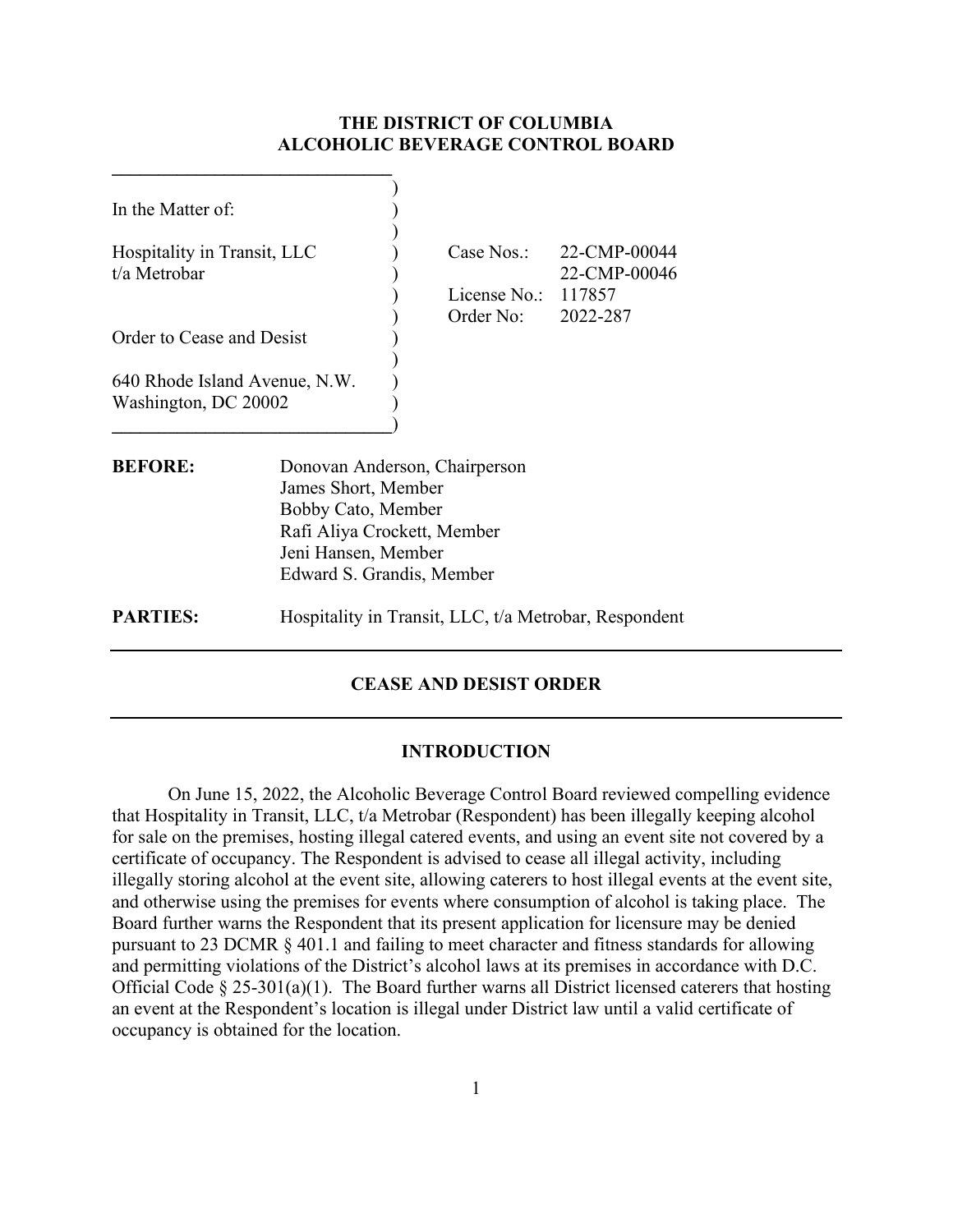### **FINDINGS OF FACT**

1. Hospitality in Transit, LLC, t/a Metrobar ("Respondent" or "Metrobar") filed an application for a new Retailer's Class CT License at 640 Rhode Island Avenue, N.W., Washington, D.C. This license has not been issued because Metrobar has failed to file various documents with ABRA, including a certificate of occupancy.

2. On May 27, 2022, Alcoholic Beverage Regulation Administration (ABRA) Lead Investigator Felicia Dantzler went to the Respondent's establishment and observed an event hosted by "Your District Space" Catering Company. The manager, Kareem Faison, indicated that the alcohol used at the event came from a different catering company. In addition, no food or licensed manager was observed on-site.

3. On June 3, 2022, ABRA Investigator Kevin Puente visited the Respondent's premises and observed the same catering company hosting an event. At the time of the investigator's visit, at 10:00 p.m., no food was visible at the event site. A manager for Metrobar, Richard Sterling, indicted that alcohol at the site was left by a prior caterer, and was being used by the current caterer. At the event site, Investigator Puente observed an open and operating bar with a full crowd consuming alcoholic beverages.

### **CONCLUSIONS OF LAW**

4. Title 25 of the District of Columbia (D.C.) Official Code (Title 25) provides the Board with the authority to order any individual or licensee to immediately cease "... violating any provision of . . . [Title 25 when] the violation has caused, or may cause, immediate and irreparable harm to the public . . . ." D.C. Official Code § 25-829(a).

## **I. THE RESPONDENT HAS PERMITTED VARIOUS VIOLATIONS OF THE DISTRICT'S ALCOHOL LAWS TO OCCUR.**

5. The Respondent is ordered to cease hosting events where alcohol is consumed at 640 Rhode Island Avenue, N.W. Under § 302 of Title 11-A, "... no person shall use any land ... for any purpose until a certificate of occupancy has been issued to that person stating that the use complies with the provisions of this title and the D.C. Construction Codes Supplement, Title 12 DCMR. 11-A DCMR § 302.1 (West Supp. 2022). As such, where the Respondent has not produced a certificate of occupancy for 640 Rhode Island Avenue, N.W., no events where alcohol is consumed should occur at this site until the Respondent is compliant with § 302.

6. The Board further notes that the Respondent is also engaged in the illegal sale of alcohol. Under D.C. Official Code § 25-102, "No person shall sell any alcoholic beverage in the District without having first obtained an appropriate license as required by this title." D.C. Code § 25-102(a). As defined in the title, the term sale includes "keeping for sale." D.C. Code § 25-101(45). Therefore, the leftover alcohol being used by the caterer and stored at the Respondent's premises constitutes an illegal sale of alcohol in violation of D.C. Code § 25-102(a).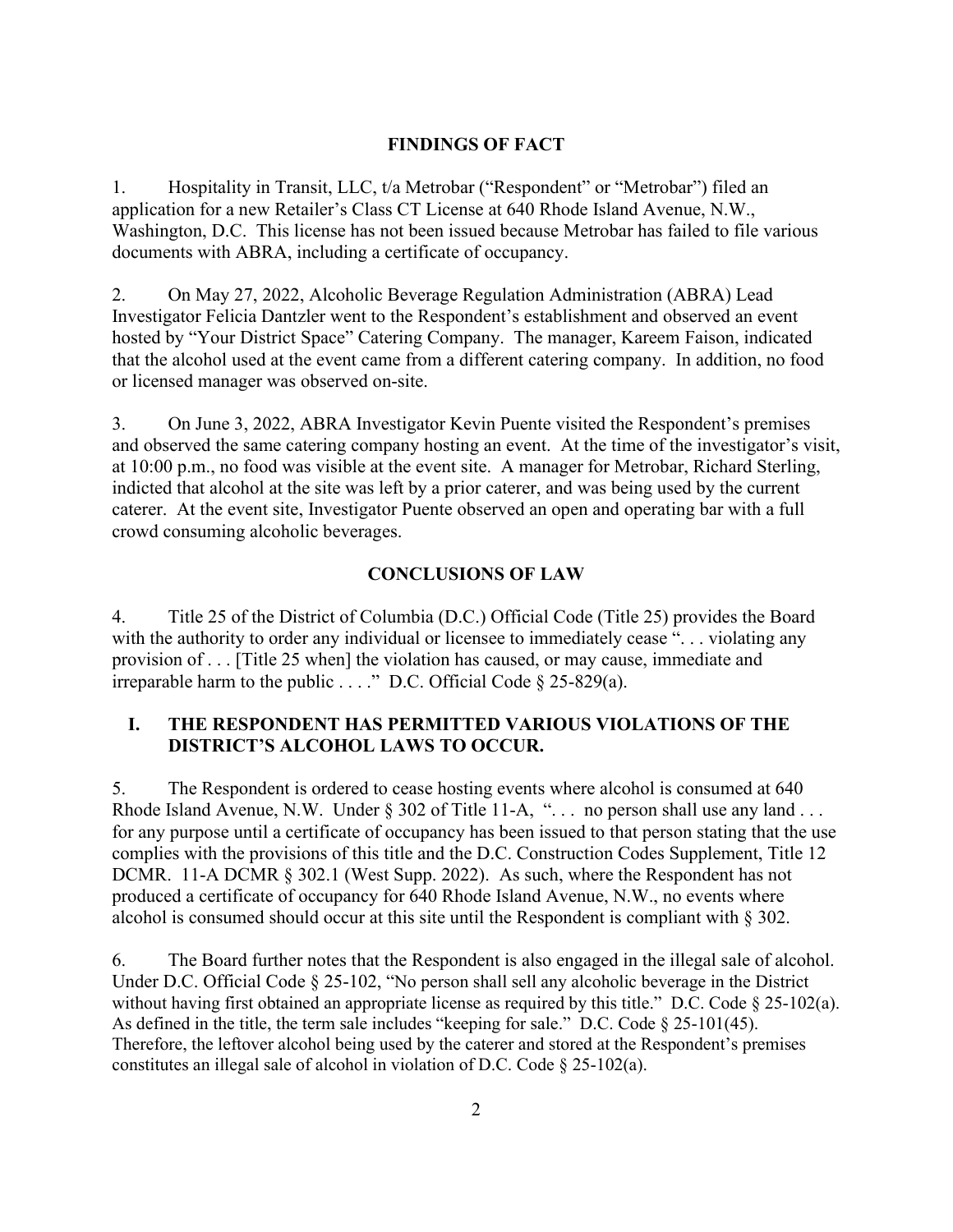7. Finally, the catered events being permitted by the Respondent are not being conducted in accordance with the terms of the catering license. Under the law, "a caterer's license . . . authorize[s] the licensee to sell, deliver and serve alcoholic beverages for consumption on the premises of a catered event *at which the licensee is also serving prepared food*. D.C. Code § 25-113(i)(2). This requirement is further expanded in the regulations, which state:

A Caterer's license, issued under D.C. Official Code § 25-113(i), shall authorize the licensee to sell, deliver, and serve alcoholic beverages for consumption on the premises of a catered event at which the licensee is also serving prepared food. A Caterer is a business entity engaged principally in the processing, preparation, and service of food products which it has prepared especially for the customer for an event, and the service of alcoholic beverages is incidental to the food preparation and service. A Caterer's license shall not be granted to or maintained by entities which only serve snack items. Snack items shall include, but not limited to, potato chips, popcorn, pretzels, nuts, cookies, and candy.

23 DCMR § 2000.1 (West Supp. 2022). Therefore, the failure to have food at the event site constitutes a clear violation of the catering license on multiple occasions.

8. Additionally, caterers also may not obtain alcohol from another caterer or non-licensee. Instead, caterers are required to obtain alcohol from a Wholesaler or Retailer's Class A or AI License holder. D.C. Code  $\S 25-113(i)(5)$ . Therefore, it is illegal for the caterers at the Respondent's location to use alcohol stored by the Respondent or leftover by another caterer. The Board further notes that catered events are required to have a licensed manager or owner present during in event, which was not the case on May 27, 2022. 23 DCMR § 2006.1.

9. Finally, based on the presence of the Respondent's employees, Metrobar is knowingly permitting or allowing the illegal catering activity to occur.

## **II. THE CONTINUED OPERATION OF THE PREMISES CREATES IRREPERABLE HARM TO THE PUBLIC.**

10. The Board finds that the sale, service, and consumption of alcohol and a large gathering of people on a property without a certificate of occupancy potentially threatens the health, safety, and welfare of the public because the event site has not been approved for human occupation or use in accordance with various safety laws.

#### **ORDER**

Therefore, the Board on this 15th day of June 2022, hereby orders the Respondent to **CEASE AND DESIST** hosting catered events, permitting the sale or consumption of alcohol, or storing alcohol at 640 Rhode Island Avenue, N.W.

**IT IS FURTHER ORDERED**, pursuant to D.C. Official Code § 25-801(e), that ABRA refer this matter to the Office of the Attorney General for the District of Columbia (OAG) for prosecution. The Board further requests that OAG seek the enforcement of this Order in the Superior Court of the District of Columbia under D.C. Official Code §§ 25-829(f) (cease and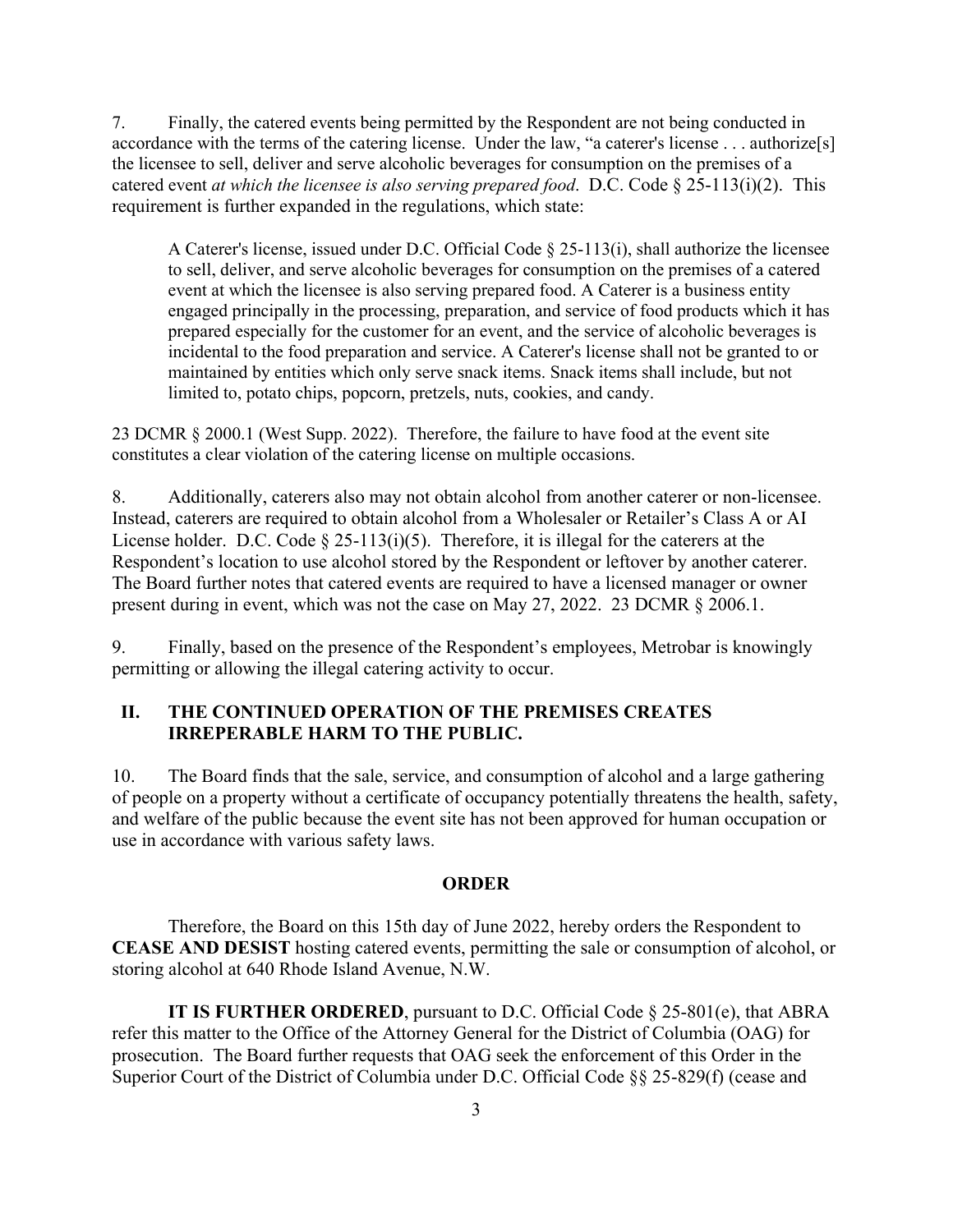desist orders) and 25-805 (nuisance) should it be deemed necessary.

Please be **ADVISED** that a copy of this Order is being forwarded to the Metropolitan Police Department to ensure compliance. If it is found that you are continuing to sell, serve, or permit the consumption of alcoholic beverages without approval from the Board, you and all other persons involved may be subject to both civil and criminal penalties.

ABRA shall serve notice by certified mail or personal delivery on the parties.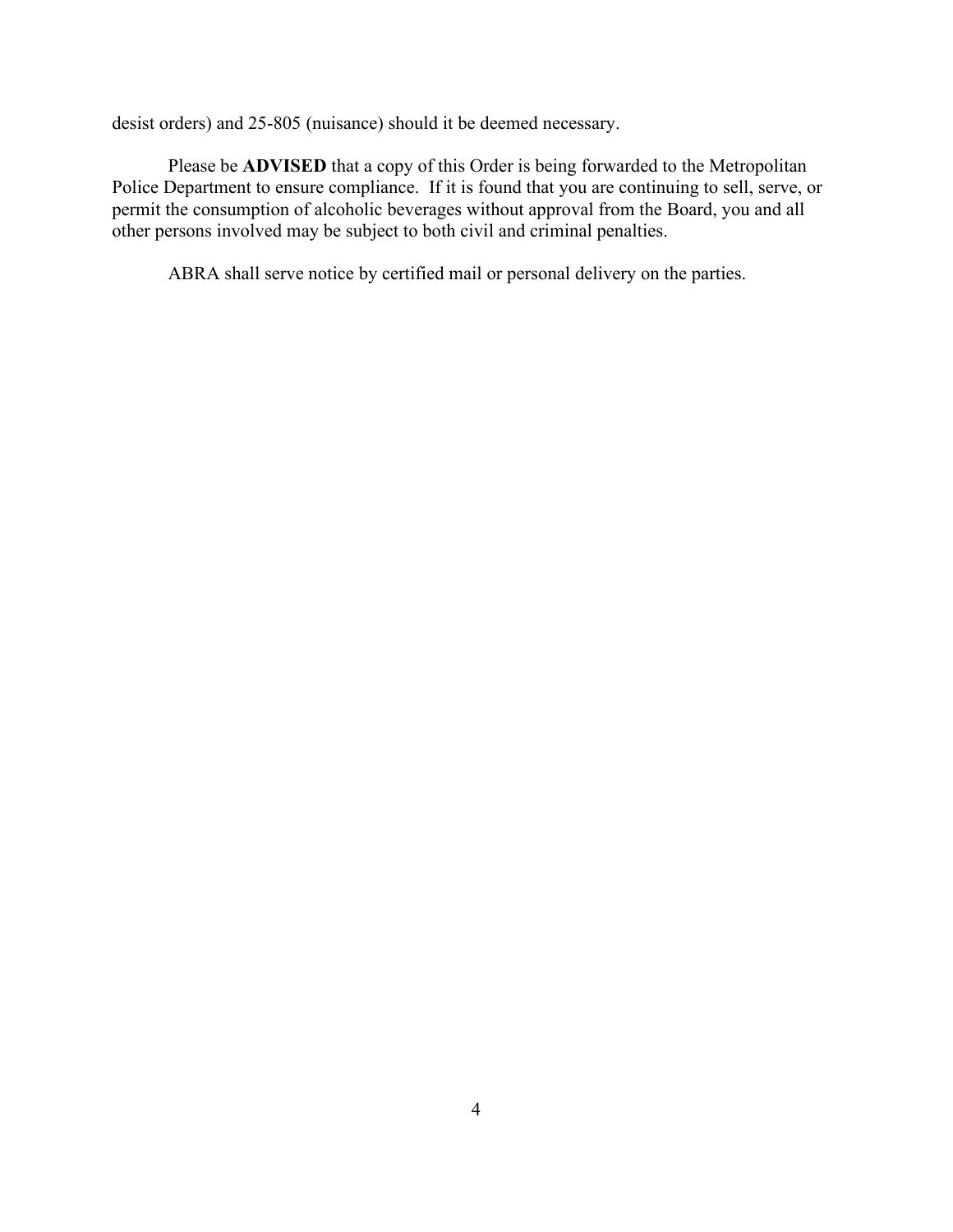District of Columbia Alcoholic Beverage Control Board



James Short, Member



Bobby Cato,Member



Rafi Crockett, Member

eSigned via SeamlessDo Jeni Hansen, Member Key: 82172931f0509447491b56f9c2a4189

Jeni Hansen, Member

| eSigned via SeamlessDocs.com          |  |
|---------------------------------------|--|
| Edward Grandis, Member                |  |
| Key: 5027bda7ff9f0040ec14adeb52541ce5 |  |

Edward S. Grandis, Member

I dissent from the position taken by the majority of the Board.

| eSigned via SeamlessDocs.com          |
|---------------------------------------|
| Donovan (Anderson                     |
| Key: ac430b96b99d5f09e4b730093d1dccd8 |

Donovan Anderson, Chairperson

You have the right to request a hearing before the Board conducted in accordance with subchapter I of Chapter 5 of Title 2. Pursuant to D.C. Official Code § 25-829(b)(1), you may submit a written request to the Board for a hearing within fifteen (15) days of service of this Order. Additionally, you also have the option of submitting a written request to the Board for an expedited hearing pursuant to D.C. Official Code  $\S 25-829(c)(1)$  within ten (10) days of service of this Order. Please note that if you fail to request a hearing, this Order shall be deemed final. D.C. Official Code § 25-829(d).